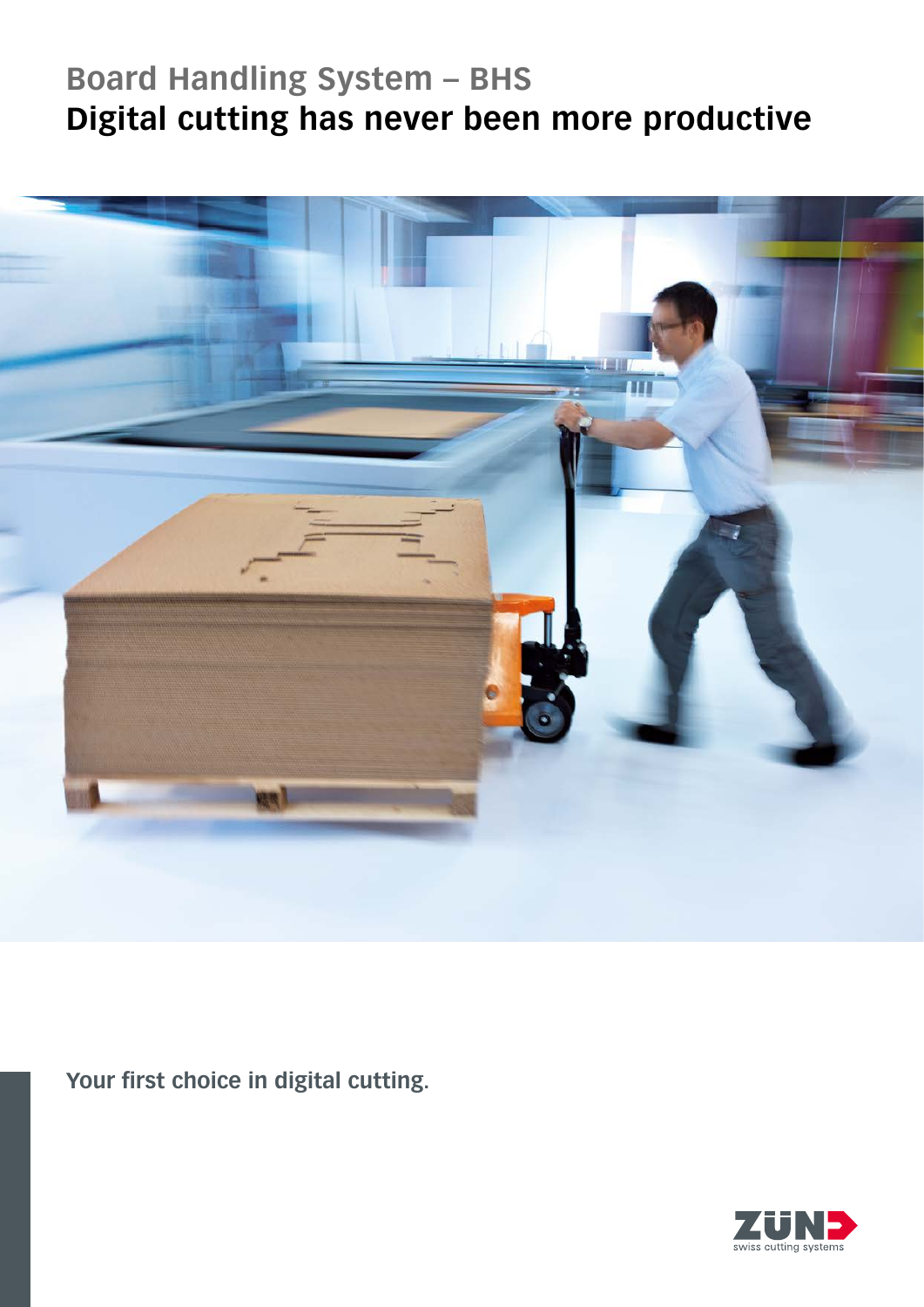#### **Board stacker**

The finished stack of cut sheets/boards is removed quickly and efficiently with a pallet jack and requires no interruptions in the cutting process.



**No bridges required** 

The unique transport system of the BHS allows for reliable stacking of cut boards without the need for bridges to hold pieces in place. This makes separating cut pieces from waste considerably easier.



### **Increase your production capacity with minimal personnel requirements**

Using a Zünd cutter with Board Handling System for producing displays, signage, and packaging means taking advantage of automation at the highest level. With automatic board loading and unloading, labor requirements are held to a minimum and are basically limited to the delivery and removal of stacked materials – before and after cutting.

Because of the fully automated handling of materials, unattended production of higher-volume orders, e.g. during off-hours, becomes routine. This completely automated workflow also lends itself very well to efficient, just-in-time fulfillment of short runs. Processing large-format materials up to 2 x 3 m is possible, and changes and corrections can be made any time, right up to the start of the production run.

Consistent with the Zünd design concept, the Board Handling System is modular and can be added and expanded as needed to achieve the desired level of automation, step by step.

### **Board feeder**

Different settings guarantee reliable board separation. A prepositioning system ensures that every board is accurately placed on the cutting surface.



#### **Ease of use**

The procedures involved in operating automatic board loading/ unloading are quite simple and limited to a few basic controls. They require no specific knowledge and are easy for any operator to master.



#### **Ergonomics**

All components involved in manual loading/unloading are easily accessible at any time. The operator controls the cutting system from an ergonomically designed central workstation.



**Integrated tool initialization**

Quick, precise, time-saving: the setting of knives, routers, and creasing wheels takes place via the fully automatic initialization system. Manual adjustment work to determine the cutting depth is no longer necessary.